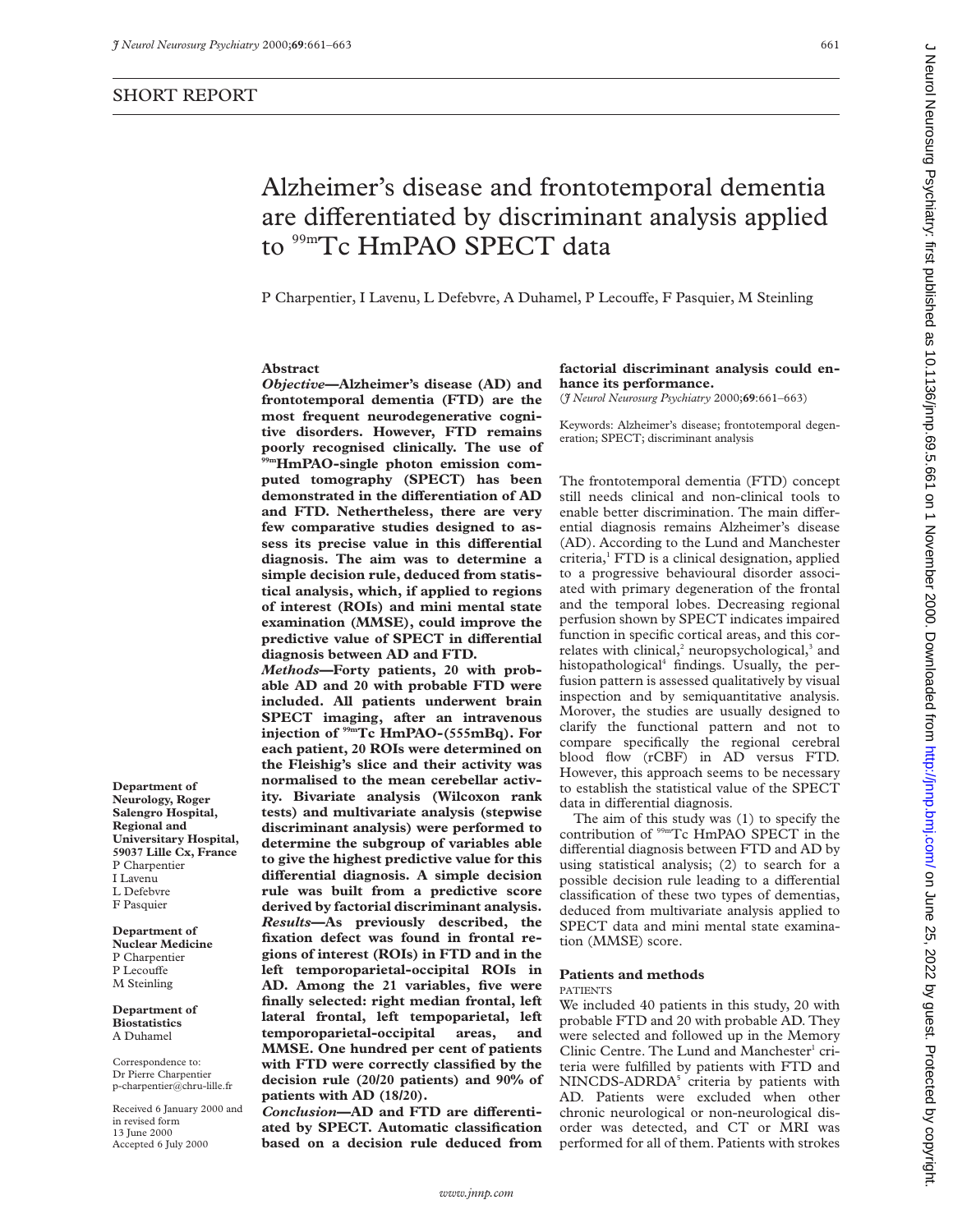or other vascular lesions were also excluded. All of the selected patients were investigated with a comprehensive battery of neuropsychological tests<sup>6</sup> including MMSE.<sup>7</sup> The two groups differed in MMSE score (17.8 (SD 7.4) in AD *v* 23.5 (SD 5) in FTD), duration of the disease (6.2 (SD 2.4) years *v* 3.3 (SD 1.7)), and age (71.4 (SD 5.2) *v* 64.5 (SD 6.5)). This was expected as these differences are included in the diagnosis criteria for FTD and AD: the age of onset is younger in FTD than in AD, difference in MMSE is linked to the later memory and language impairment in FTD compared with AD. To approach as close as possible to current practice conditions, we have chosen to include patients during their first year of follow up in our memory centre. This is implying that they were preselected people, belonging to a population with these specific clinical patterns.

#### **METHODS**

Brain SPECT was done after an intravenous injection of 550 mBq 99mTc HmPAO. The method for SPECT acquisition and for the design of ROIs as well as statistical methodology is detailed in a previous article by Defebvre *et al*. 8

Ten pairs of regions of interest (ROIs) were drawn on the slice located 50 mm above the orbitomeatal plane determined according to the Cabanis atlas. The ROIs were the left and right medial-frontal (Med-Fr), lateral-frontal (Lat-Fr), posterior-frontal (Post-Fr), temporal and insular (Temp-Ins), temporal and parietal (Temp-Par), temporo-parieto-occipital junction (Temp-Par-Occ), parieto-occipital (Par-Occ), occipital (Occ), lenticular nucleus (lentnuc), and thalamus (Thal).

#### STATISTICAL ANALYSIS

Statistical tests were made at the 0.05 level. Because of the size of the groups  $($ <30), the individual predictive value of each index related to the 10 pairs of ROIs and to the MMSE score was first examined by a Wilcoxon rank test. A factorial discriminant analysis (FDA) was performed over the variables having a significance level less than 15%. Factorial discriminant analysis is a multivariate statistical

procedure that uses a set of explanatory variables to classify patients into different subgroups and allows the construction of a new variable—namely, the predictive score. This score maximises the ratio of the variability between the groups to the variability within the groups and therefore patients of different groups have score values as different as possible. The score was used to determine a prediction rule. Subsequently, to select a best subset of predictor variables, a final stepwise discriminant analysis was performed (at level 15% and with "stepwise" option which is a forward selection allowing elimination).<sup>8</sup>

### **Results**

The table gives the result of the group comparison. For the multivariate analysis, five ROIs were excluded because p was greater than 0.15 (L lent-Nuc, R Occ, L Occ, L Thal, and R Thal) leading to the selection of 16 variables.

In a first step, the FDA was performed on these 16 variables (MMSE score and 15 indexes). All of them showed a very good separation between the two groups by means of the discriminant score  $(r^2 \text{ ratio } 0.78)$ . Among the 40 patients, 38 (95%) were correctly classified. After the stepwise discriminant analysis, the following predictor variables were definitively retained: R Med-Fr, MMSE, L Temp-Par-Occ, L Post-Fr, and L Temp-Ins. A second FDA was performed on these five remaining variables. The final score was calculated as follows:

S=6.1×(R Med-Fr)−9.8×(MMSE/100)−12.3 × (L Temp-Par-Occ)+9.6 $\times$ (L Lat-Fr)+9.6  $\times$  (L Temp-Par)−9.1

The figure represents the distribution of the discriminant score by status (AD or FLD). This graphic demonstrates that the subset of five variables seemed to be relevant for predicting diagnosis. Then, from the figure a decision rule was derived: if S<0, then diagnosis proposed is FTD, and if  $S \ge 0$ , the diagnosis proposed is AD.

Using this decision rule, 100% (20/20) of patients with FLD and 90% (18/20) of patients with AD were classified in the correct group.

*Fixation index (mean (SD)) of each region of interest in the two groups (AD v FTD)*

| ROI        | L Med-Fr     | $L$ Lat- $Fr$ | $L$ Post-Fr  | $L$ Temp-Ins   | L Temp-Par   | L Temp-Par-Occ | $L$ Par-Occ   |
|------------|--------------|---------------|--------------|----------------|--------------|----------------|---------------|
| AD         | 0.841(0.067) | 0.828(0.074)  | 0.871(0.07)  | 0.842(0.011)   | 0.875(0.075) | 0.775(0.012)   | 0.794(0.011)  |
|            | [0.835]      | [0.835]       | [0.85]       | [0.85]         | [0.865]      | [0.745]        | $[0.78]$      |
| <b>FTD</b> | 0.795(0.066) | 0.769(0.05)   | 0.822(0.062) | 0.881(0.045)   | 0.839(0.053) | 0.875(0.056)   | 0.86.2(0.078) |
|            | [0.786]      | [0.771]       | [0.829]      | [0.873]        | [0.839]      | [0.883]        | [0.859]       |
| p Value    | 0.003        | 0.001         | 0.06         | 0.14           | 0.14         | 0.004          | 0.02          |
|            | L Occ        | L Lent-Nuc    | L Thal       | R Med-Fr       | R Lat-Fr     | R Post-Fr      | R Temp-Ins    |
| AD         | 97.4 (7.2)   | 0.948(0.067)  | 0.879(0.064) | 0.853(0.073)   | 0.836(0.065) | 0.878(0.057)   | 0.889(0.083)  |
|            | [0.965]      | [0.935]       | [0.87]       | [0.85]         | [0.84]       | [0.87]         | [0.889]       |
| <b>FTD</b> | 98.8(5.8)    | 91.5(0.068)   | 0.869(0.054) | 0.755(0.071)   | 0.785(0.046) | 0.824(0.061)   | 0.906(0.047)  |
|            | [0.989]      | [0.913]       | [0.879]      | [0.754]        | [0.781]      | [0.821]        | [0.91]        |
| p Value    | NS.          | NS.           | NS.          | 0.0005         | 0.003        | 0.008          | 0.12          |
|            | R Temp-Par   | R Par-Occ     | R Occ        | R Temp-Par-Occ | R Lent-Nuc   | R Thal         |               |
| AD         | 0.884(0.06)  | 0.817(0.010)  | 0.988(0.074) | 0.821(0.010)   | 0.956(0.061) | 0.88(0.066)    |               |
|            | [0.875]      | [0.795]       | [0.99]       | [0.815]        | [0.95]       | [0.885]        |               |
| <b>FTD</b> | 0.852(0.048) | 0.873(0.067)  | 0.998(0.038) | 0.889(0.058)   | 0.915(0.052) | 0.874(0.051)   |               |
|            | [0.851]      | [0.872]       | [0.997]      | [0.891]        | [0.921]      | [0.872]        |               |
| p Value    | 0.013        | 0.02          | NS.          | 0.02           | 0.03         | NS.            |               |

Fixation index is defined as a fraction of mean cerebellar fixation. Median [M] and significance after Wilcoxon's rank test (p) are calculated for each region of interest. The p value is considered significant at p<0.15. Five non-discriminative (NS) variables were eliminated after the initial bivariate analysis.

L=Left; R=right; Med-Fr=medial-frontal; Lat-Fr=lateral-frontal; Post-Fr=posterior-frontal); Temp-Ins=temporal and insular; Temp-Par =temporal and parietal; Temp-Par-Occ=temporoparietal occipital junction; Par-Occ=parieto-occipital; Occ=occipital; Lent-Nuc=lenticular nucleus; Thal=thalamus).